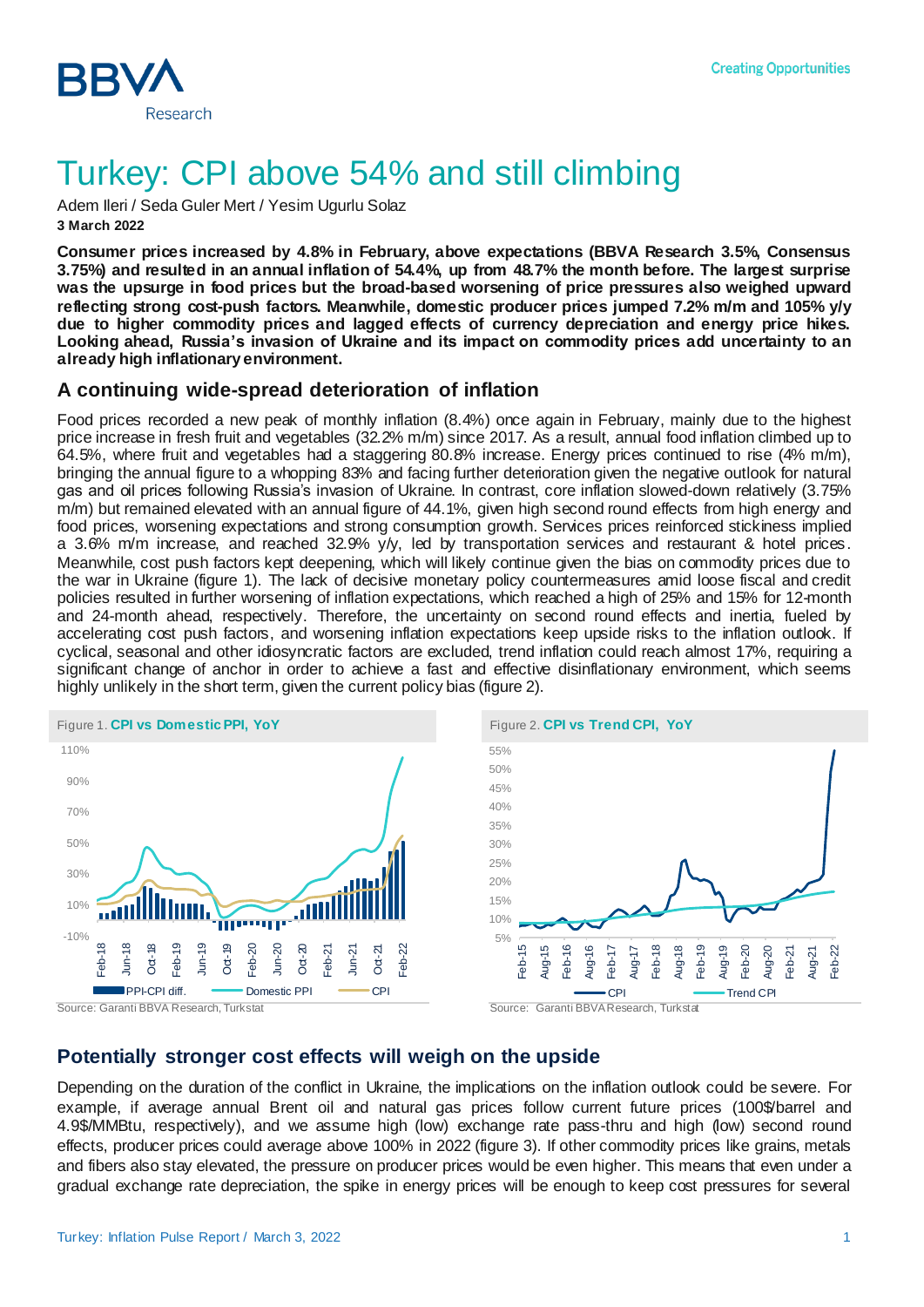

months. Given the accelerating contribution of producer prices on consumer prices in the recent months, the risk of experiencing high inertia and an inflation spiral is edging up dramatically (figure 4). Considering latest wage hikes, the real change in income levels will be larger negative in coming months, affecting the overall welfare severely.





#### **Exchange rate pass-through running wild**

Following the stabilization of the currency in the recent weeks, we calculate a very slight normalization in the exchange rate pass-thru, which remains far above the previous years' level of near 25%. This is basically linked to the continuously worsening of inflation expectations in the absence of a clear monetary policy reaction aimed at tightening financial conditions. Given the strong commitment of the authorities with the "new economic model", it is highly uncertain at which level the exchange rate pass-through will stabilize.



8 10 12 14 16 18 20 22 24 26 Feb-18 May-18 Aug-18 Nov-18 Feb-19 May-19 Aug-19 Nov-19 Feb-20 May-20 Aug-20 Nov-20 Feb-21 May-21 Aug-21 Nov-21 Feb-22 12-month ahead  $\longrightarrow$  24-month ahead

### **A glimmer outlook for inflation**

Given mounting upward pressures, we expect consumer inflation to surpass 60% in both 2Q22 and 3Q22, before slowing down to above 40% in December, on the back of positive base effects. Therefore, it is obvious that continuing with the current loose monetary and fiscal policies will become even more challenging, particularly when considering that foreign yields are also rising and global inflation remains high. Recent developments on both inflation expectations and second round effects confirm the risk of a potential inflation spiral, which would exert pressure on the currency and bring forward the monetary policy reversal.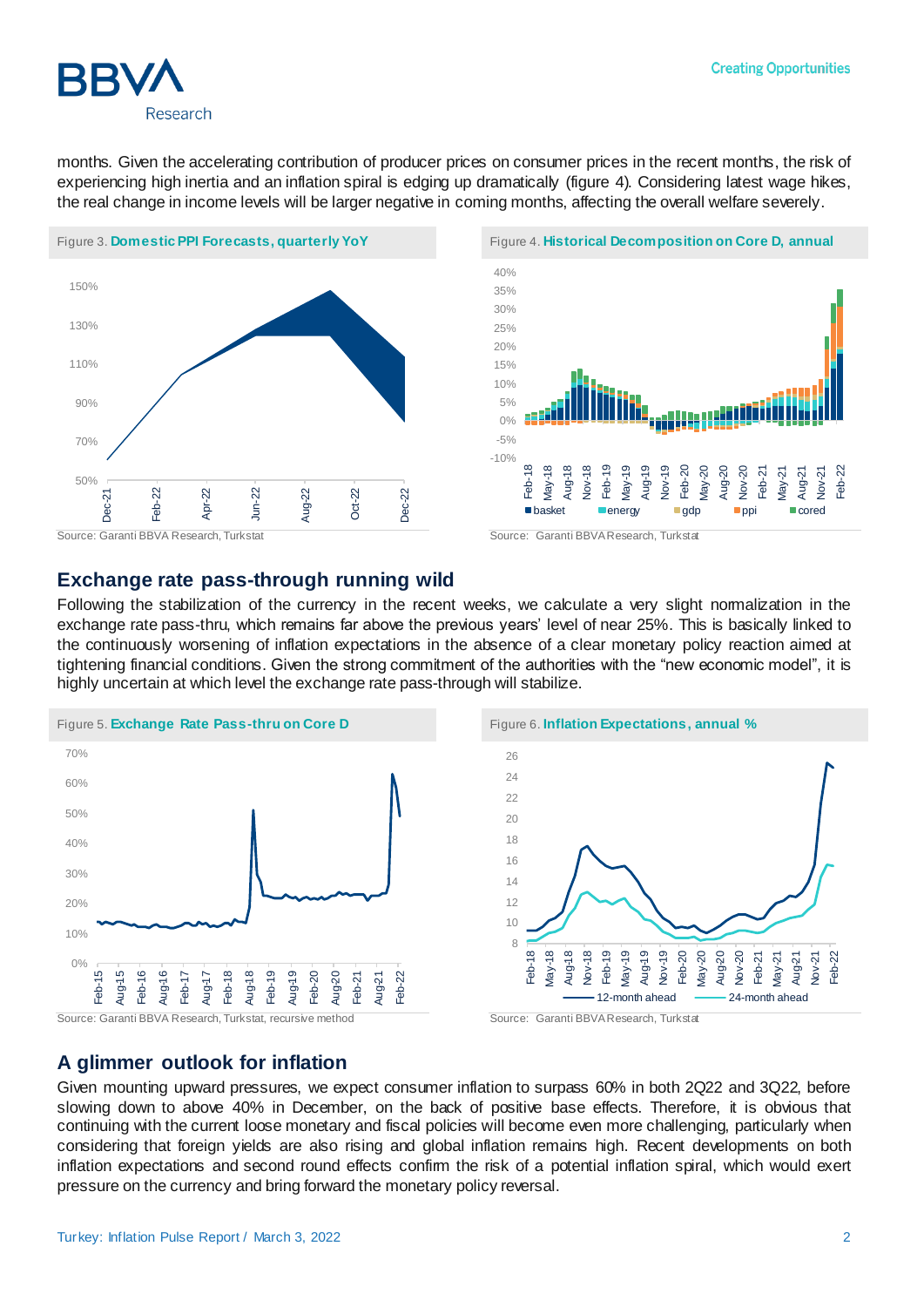



Source: Garanti BBVA Research, TURKSTAT Source: Garanti BBVA Research, TURKSTAT

Figure 9. **Consumer Inflation Diffusion Map, YoY** Figure 10. Basic Goods and Services Inflation, YoY



 $\blacksquare$ <-10%  $\blacksquare$ (-10%) - (-5%)  $\blacksquare$ (-5%) - 0%  $\blacksquare$ 20% - 30%  $\blacksquare$ 20% - 40%  $\blacksquare$ >40%

|                                 | <b>MoM</b> | YoY    |
|---------------------------------|------------|--------|
| <b>Total</b>                    | 4.81%      | 54.44% |
| Food & Non-alcoholic beverages  | 8.4%       | 64.5%  |
| Beverage & Tobacco              | 0.4%       | 45.8%  |
| <b>Clothing &amp; Textile</b>   | 0.3%       | 26.9%  |
| <b>Housing</b>                  | 1.5%       | 49.7%  |
| <b>Household Equipment</b>      | 7.0%       | 64.8%  |
| <b>Health</b>                   | 6.4%       | 32.9%  |
| <b>Transportation</b>           | 4.6%       | 75.8%  |
| Communication                   | 1.6%       | 11.9%  |
| <b>Recreation &amp; Culture</b> | 2.7%       | 39.8%  |
| Education                       | 3.9%       | 22.2%  |
| <b>Restaurants &amp; Hotels</b> | 4.5%       | 55.2%  |
| Misc. Goods & Services          | 6.0%       | 55.8%  |





Source: Garanti BBVA Research, TURKSTAT Source: Garanti BBVA Research, TURKSTAT

#### Figure 11. **CPI in Subcomponents** Figure 12. **Domestic PPI in Subcomponents**

|                                      | <b>MoM</b> | YoY     |
|--------------------------------------|------------|---------|
| <b>Total</b>                         | 7.22%      | 105.01% |
| Mining & Quarrying                   | 6.4%       | 98.7%   |
| Manufacturing                        | 5.6%       | 97.9%   |
| <b>Food Products</b>                 | 4.3%       | 78.4%   |
| <b>Textiles</b>                      | 4.5%       | 108.7%  |
| <b>Wearing Apparel</b>               | 2.8%       | 34.4%   |
| <b>Coke &amp; Petroleum Products</b> | 12.3%      | 198.9%  |
| <b>Chemicals</b>                     | 4.6%       | 122.7%  |
| <b>Other Non-Metallic Mineral</b>    | 11.8%      | 109.8%  |
| <b>Basic Metals</b>                  | 1.1%       | 144.3%  |
| <b>Metal Products</b>                | 5.9%       | 93.2%   |
| <b>Electrical Equipment</b>          | 8.7%       | 98.3%   |
| Electricity, Gas, Steam              | 24.7%      | 202.5%  |

Source: Garanti BBVA Research, Turkstat Source: Garanti BBVA Research, Turkstat